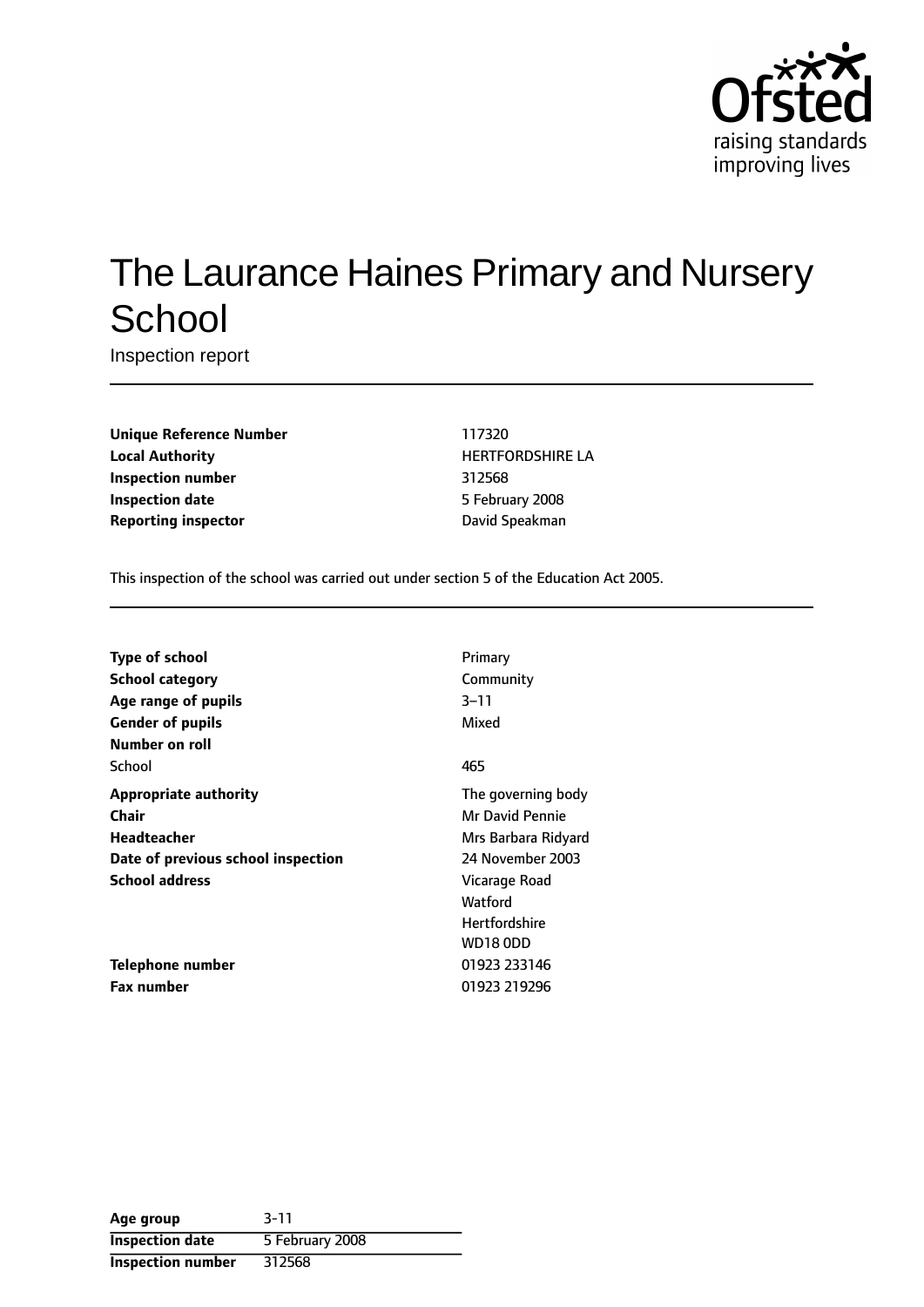© Crown copyright 2008

.

#### Website: www.ofsted.gov.uk

This document may be reproduced in whole or in part for non-commercial educational purposes, provided that the information quoted is reproduced without adaptation and the source and date of publication are stated.

Further copies of this report are obtainable from the school. Under the Education Act 2005, the school must provide a copy of this report free of charge to certain categories of people. A charge not exceeding the full cost of reproduction may be made for any other copies supplied.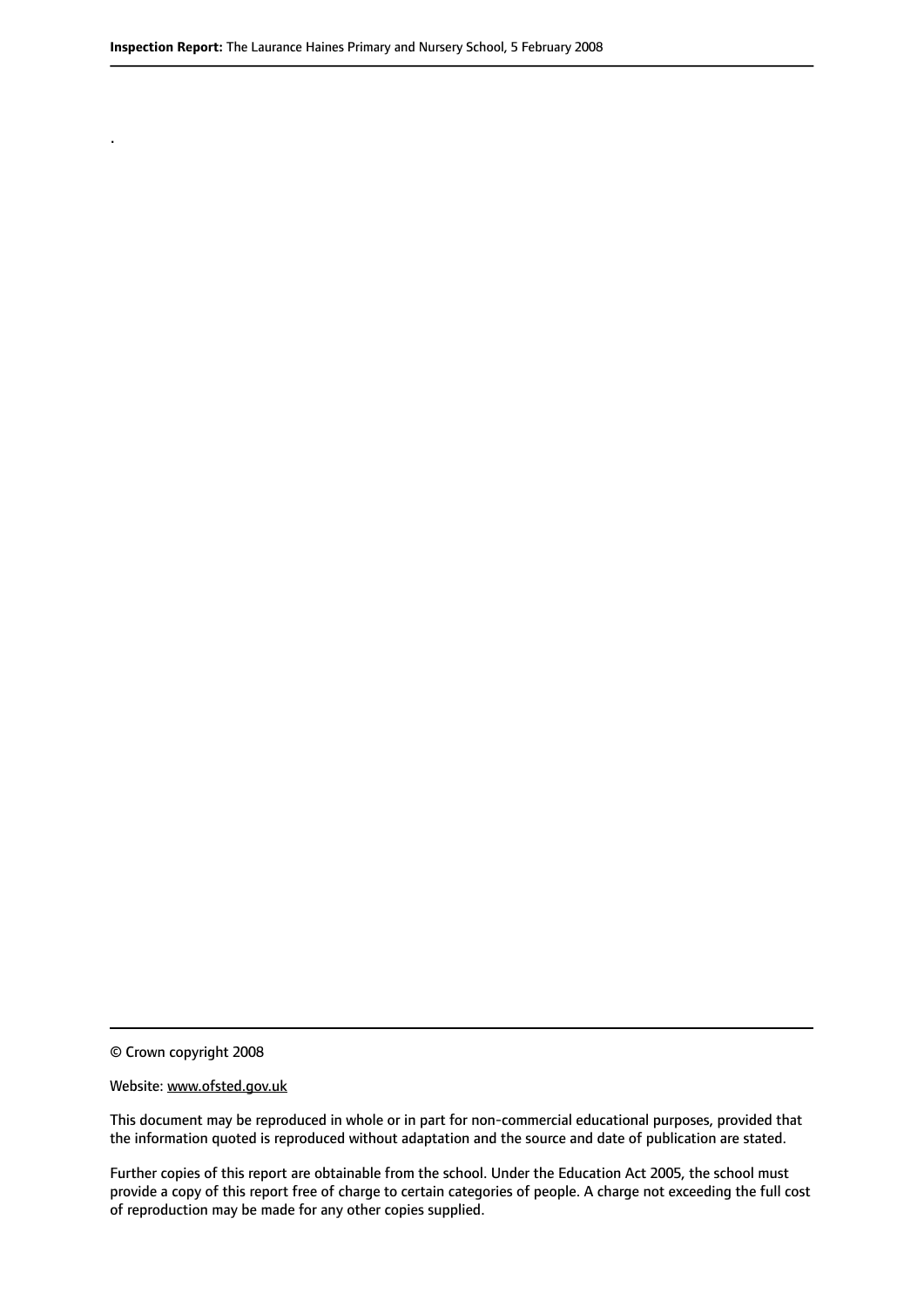# **Introduction**

The inspection was carried out by one Additional Inspector who was in the school for one day. The inspector evaluated the overall effectiveness of the school. The following areas were inspected in detail: reasons for standards in mathematics and science being lower than in English, opportunities for pupils to contribute to school life, how well the curriculum is planned to meet the diverse range of cultural and language needs of pupils and the quality of academic guidance provided. Aspects of the quality of education, especially teaching and learning and the curriculum were also inspected. Other aspects of the school's work were not investigated in detail.

The inspector found evidence that the school's assessment of some areas of its work, as given in its self-evaluation, was modest, and the upgraded assessments have been included in this report where appropriate. Evidence was gathered from observations of lessons and pupils' work, discussions with the headteacher, senior staff, governors and pupils, the parental questionnaires and school self-evaluation documents.

# **Description of the school**

This is a larger than average sized primary school. About 70% of pupils come from minority ethnic backgrounds and in excess of 30 languages other than English are represented in the school. A well above average proportion is at an early stage of learning English. The school experiences high levels of pupil mobility and many join the school mid key stage with little or no English. Attainment on entry to the Nursery is well below average, with a particular weakness in English language skills. The proportion of pupils claiming a free school meal is above average. The number of pupils identified with learning difficulties or disabilities is well above average, but the number with a statement of special educational need is about average. Awards achieved by the school include Basic Skills Quality Mark and Hertfordshire Activemark for provision in physical education. They are working towards achieving Healthy School status and an ICT (information and communication technology) Quality Mark.

## **Key for inspection grades**

| Grade 1 | Outstanding  |
|---------|--------------|
| Grade 2 | Good         |
| Grade 3 | Satisfactory |
| Grade 4 | Inadequate   |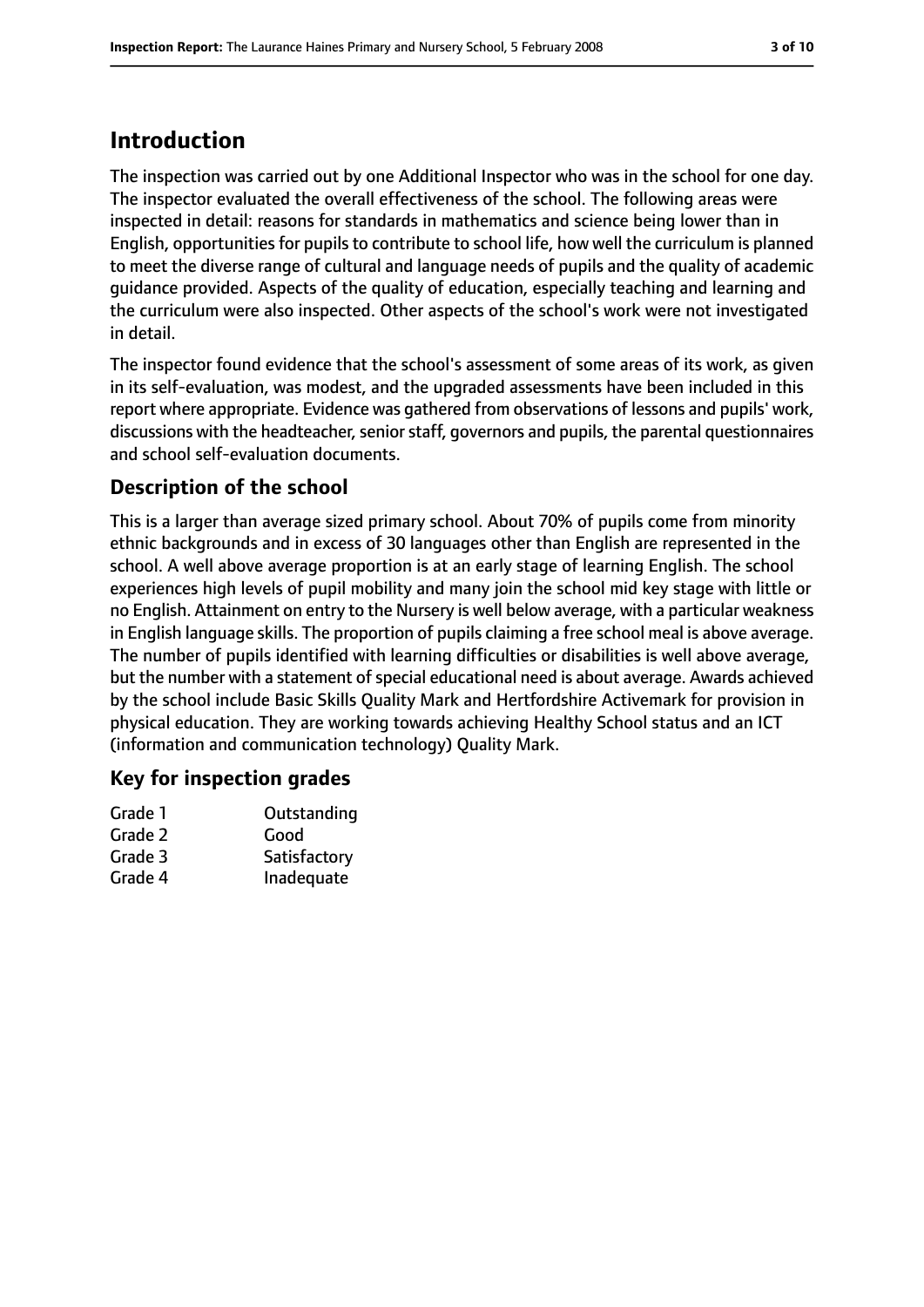# **Overall effectiveness of the school**

#### **Grade: 2**

Thisis a good school, which helps pupils achieve well and reach broadly average standardsfrom a low starting point. It provides good value for money. There is a very high proportion of pupils who start school, either at the beginning of the Foundation Stage or at other points throughout the school, with very little or no English. The school does extremely well to make sure that all become competent in using the English language as a tool to learn. Achievement in English is outstanding and there has been a significant improvement in progress and standards, which have been above average, over the last two years. However, the picture in mathematics and science is not as good with satisfactory achievement and broadly average standards. These weaknesses are linked to pupils' limited subject vocabulary and their understanding of questions written in English. The school has started to work on this and has noticed that as English skills get better, standards in mathematics particularly are showing signs of improvement. The school anticipates improved attainment at the end of Year 6 this year, and predicts sustained improvement in English and broadly average standards in mathematics. This is evident in pupils' books and in lessons. Pupils make steady good progress as they move through the school. By the end of Reception, attainment still falls short of the nationally expected levels, but a good foundation for learning has been laid. This is built on in both key stages, where pupils progress well.

This school has a very strong focus on providing for pupil's academic achievement and personal development. Consequently, the level of care and guidance shown for each individual is outstanding. Pupils appreciate the high levels of care and they feel valued. As a result, they show a lot of consideration for each other. For example, older pupils take on the role of infant carers, looking after younger pupils at lunch and other break times. So effective is this role that younger children say they would choose to tell an 'infant carer' if they have problems. Pupils are extremely happy in school because they feel safe, valued and listened to. Through the school council, pupils have a say in the way the school moves forward. They are currently looking at ways in which they can initiate improvements to the dining arrangements and the provision of healthy snacks, based on their good understanding of maintaining a healthy lifestyle. Pupils make a significant contribution to life in school and to the local and wider communities. Pupils' spiritual, moral, social and cultural development is outstanding. Excellent moral behaviour is seen in the way pupils behave in and around school. At the beginning of the school year, pupils devise class rules in negotiation with the class teachers. Because they have ownership of the rules, they respond very well when reminded of the expectations they have of themselves. The school operates in a very smooth and calm way and, bearing in mind the very wide range of backgrounds and cultural differences, this demonstrates their excellent social and cultural development. When asked what they like about the school, one young pupil responded that she liked 'meeting and finding out about children from different backgrounds'. This reflects the high value the school places on diversity and shows the excellent levels of inclusion that is one of the cornerstones of the school's ethos.

The school provides excellent academic guidance for pupils. Targets are set for the next steps in pupils' learning and they are able to talk about them with clarity. They know why they have targets, the levels that they are at and what they have to do to get to the next level. The guidance provided is excellent because the school involves pupils in assessing their own and other pupils' work. Under the supervision of their teachers, pupils look at each other's work and identify what is good and what can be improved. This helps them recognise what makes a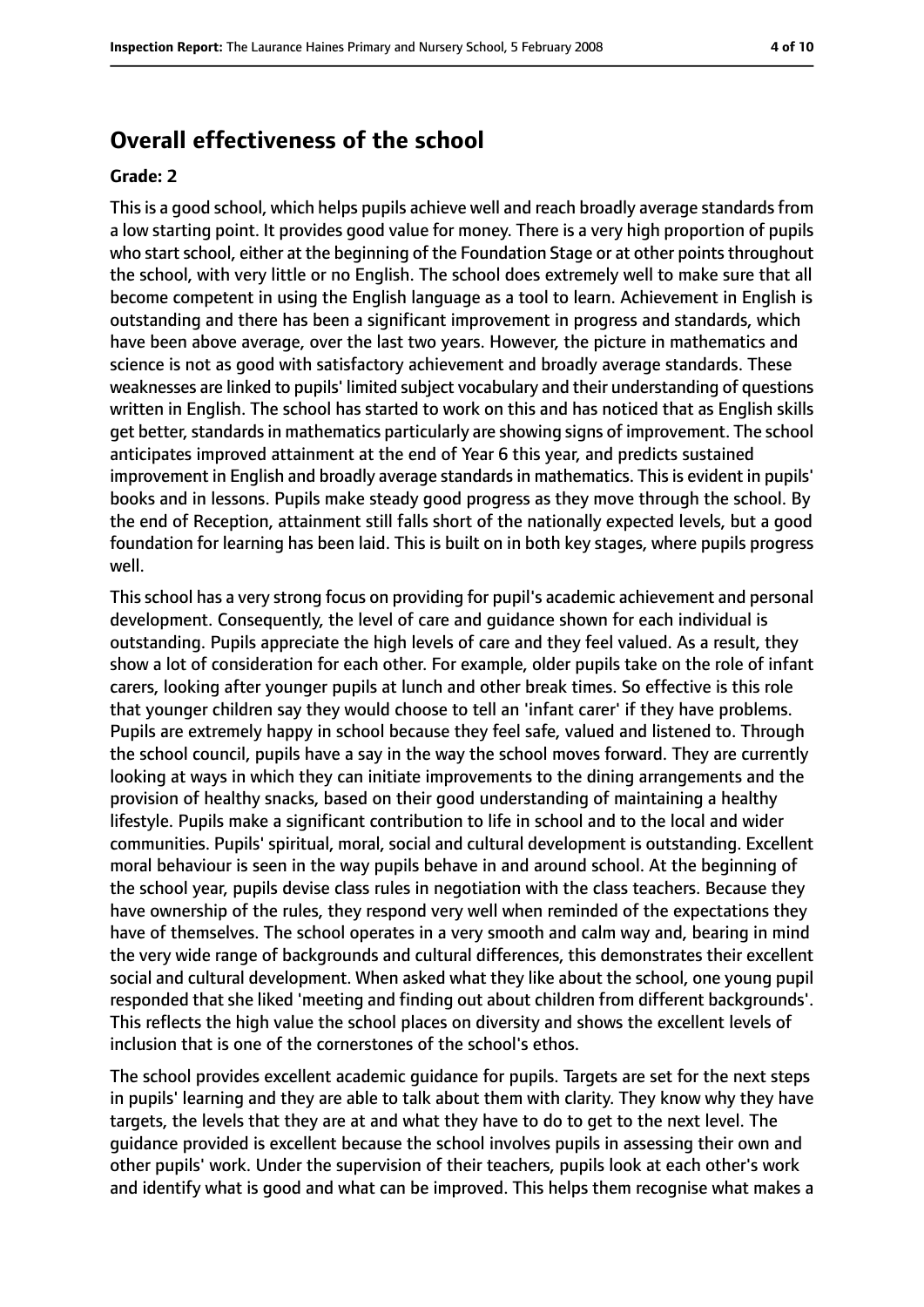good piece of work and what to aim for. This process is another of the aspects of the school pupils say they like.

The quality of education provided by the school is good. Teaching and learning are good and enable pupils at all levels of attainment to achieve well. Planning is good and teachers use assessment data well to match work to the individual needs of all pupils, often planning up to five different activities for individual and group work. This shows clearly that teachers have high expectations and good knowledge and understanding of how to match tasks to individual pupils' needs. Teaching assistants are well organised and knowledgeable. They make a significant contribution to pupils' progress by supporting individuals and groups with learning difficulties, and those who need extra support because they are in the early stages of learning English. The school is now working towards making teaching more effective in mathematics and science by developing pupils' problem solving skills and raising their awareness of language in these and other subjects. The curriculum is good. It interests pupils and meets their needs effectively by providing a strong emphasis on English language and communication skills. This clear focus provides pupils with a good preparation for their on-going education and future lives. It also makes a significant contribution to their spiritual and cultural development, for example, by the ways in which pupils are encouraged to consider the plights of people in war zones, both at the current time and throughout history.

The school's success is achieved through its leadership and management. It is good overall, but the headteacher and deputy headteacher provide excellent leadership. The headteacher is highly respected by staff and pupils alike. She knows the school extremely well and monitors its performance very carefully, holding teachers to account for their own effectiveness and their pupils' progress and personal development. The headteacher and deputy headteacher together have a secure understanding of assessment data and the deputy headteacher provides a strong role model and support for teaching staff. They are carefully supporting subject leaders and senior managers in further developing new aspects of their roles, including making a greater contribution to monitoring and evaluating school performance. Governors make a good contribution to the school's success through good levels of challenge and support. All of this has led to improving standards in English, set against a more challenging backdrop where an increasing number of pupils join the school with little or no English. Pupils' personal development has improved since the previous inspection. The school therefore has demonstrated a good level of improvement since the previous inspection and a good capacity to improve further.

## **Effectiveness of the Foundation Stage**

### **Grade: 2**

Provision in the Nursery and Reception classes is good and enables children to progress well. There is a strong focus on developing communication skills, particularly in English, and helping them become more independent. Children experience a good balance between teacher-directed activities and those chosen by children themselves. Both types are planned carefully to encourage children to interact with each other and with teachers and adult helpers. Teachers and other adults work well together to provide interesting activities, which children enjoy and which develop their awareness of a wide range of cultural backgrounds from a very early age. A careful watch is kept on children's development and adults have a clear idea of how well they are doing and what their particular needs are. Assessment processes are being refined to make them more manageable for staff. Classroom and work areas are well resourced and planned effectively to provide good opportunities to learn through play, both in and outdoors.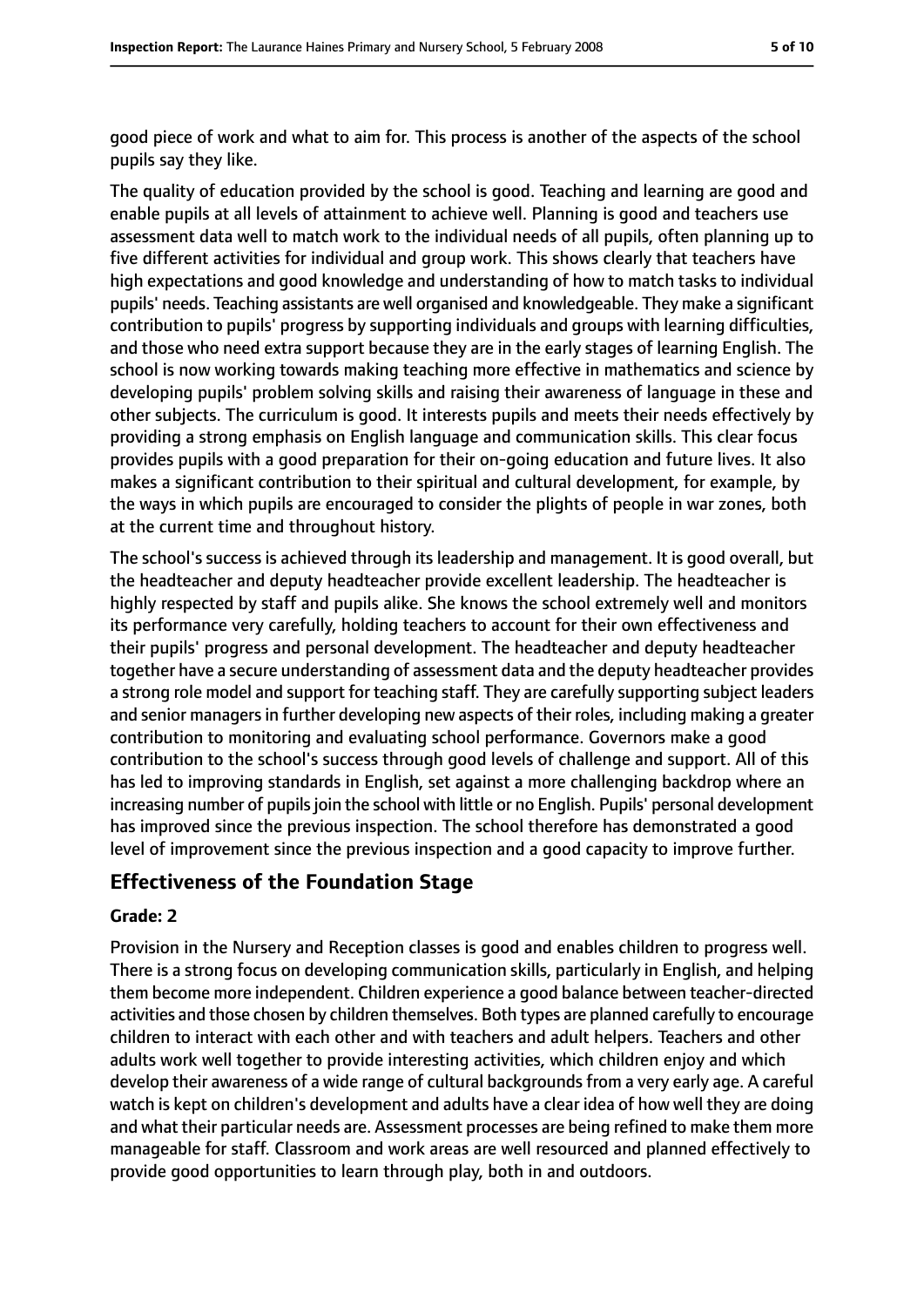# **What the school should do to improve further**

■ Raise standards in mathematics and science by making sure pupils have sufficient knowledge and understanding of subject specific vocabulary and that they clearly understand what questions and problems are asking for, so they can answer them accurately.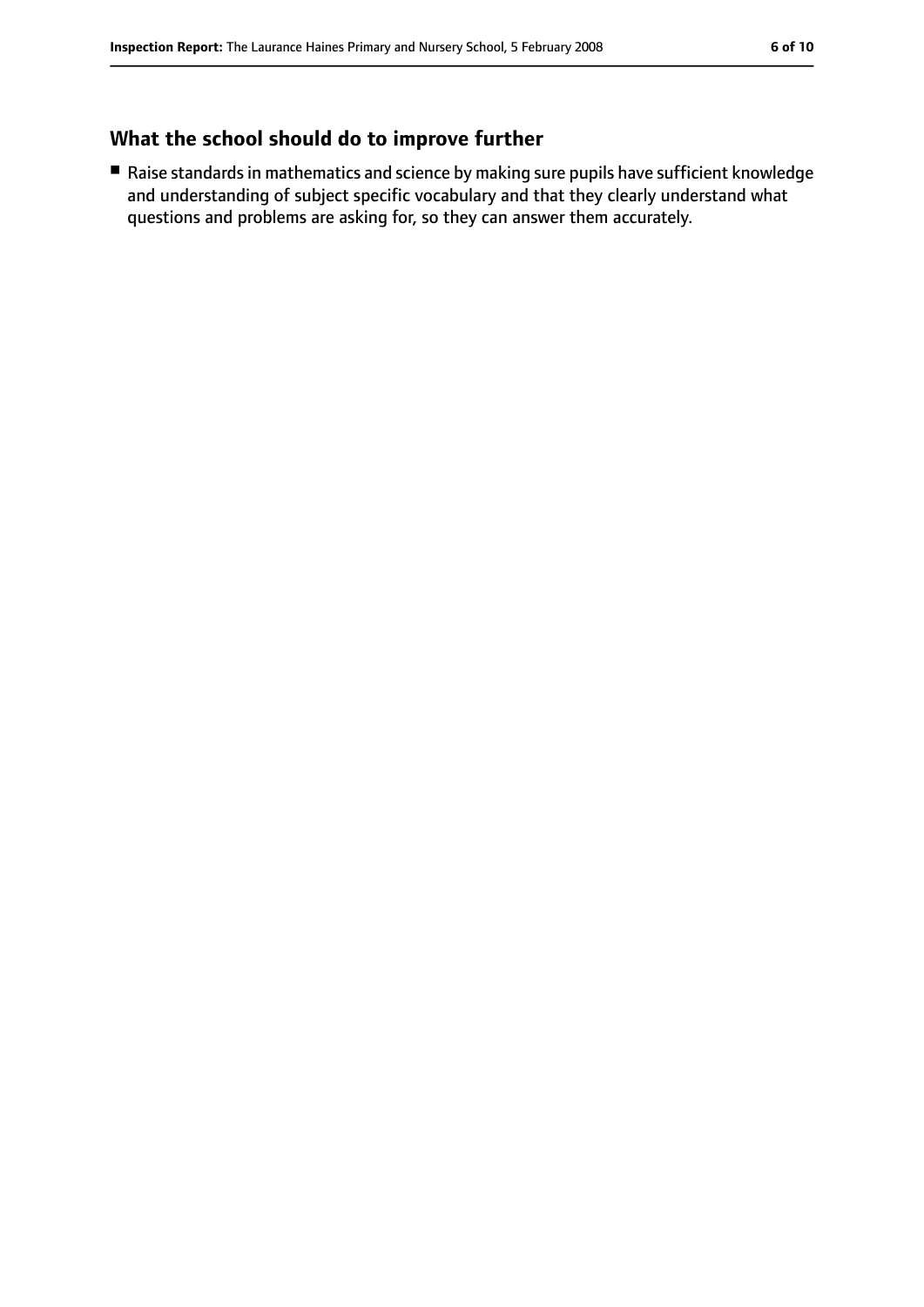**Any complaints about the inspection or the report should be made following the procedures set out in the guidance 'Complaints about school inspection', which is available from Ofsted's website: www.ofsted.gov.uk.**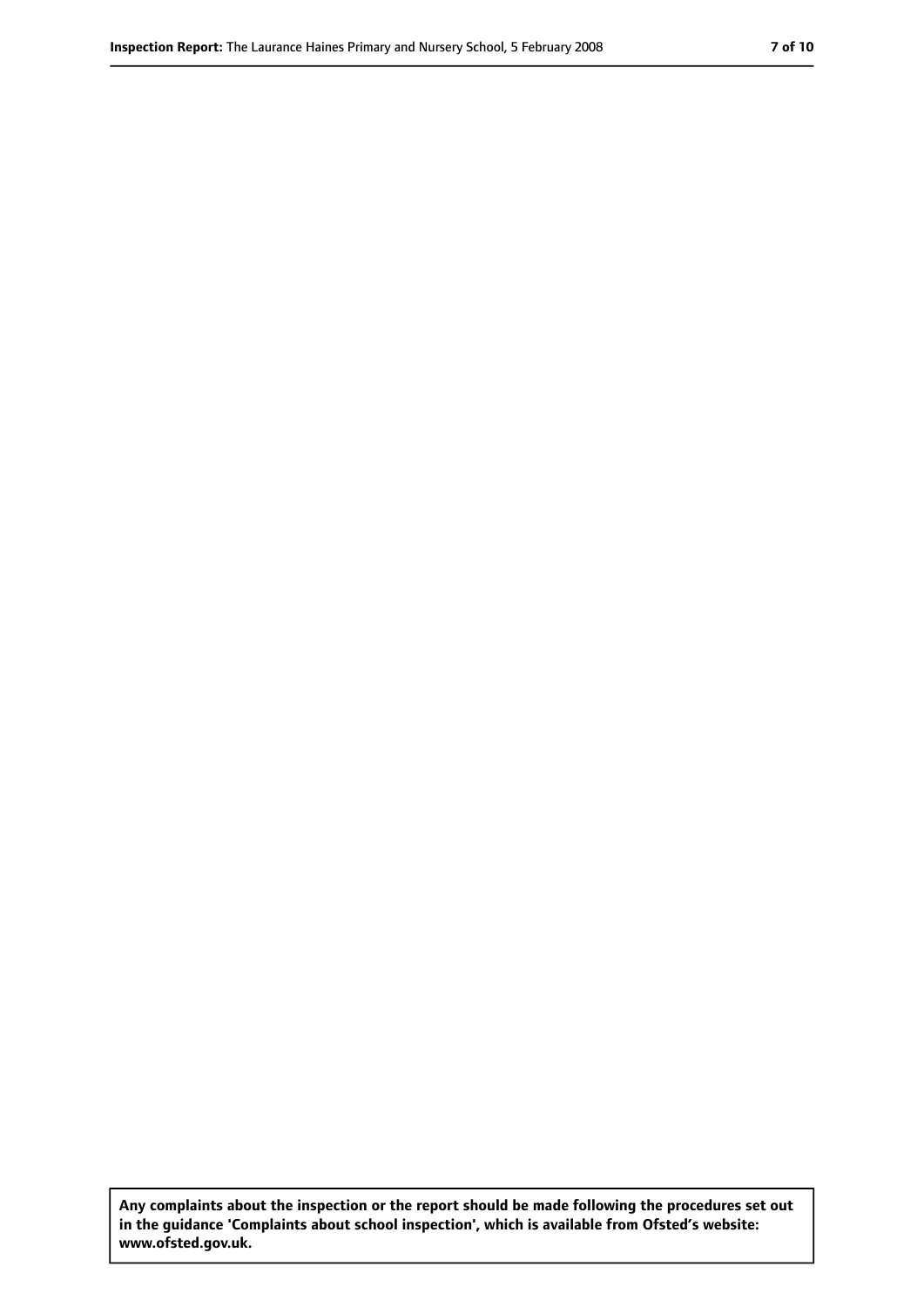# **Inspection judgements**

| $^{\backprime}$ Key to judgements: grade 1 is outstanding, grade 2 good, grade 3 satisfactory, and | <b>School</b>  |
|----------------------------------------------------------------------------------------------------|----------------|
| arade 4 inadeguate                                                                                 | <b>Overall</b> |

# **Overall effectiveness**

| How effective, efficient and inclusive is the provision of education, integrated<br>care and any extended services in meeting the needs of learners? |     |
|------------------------------------------------------------------------------------------------------------------------------------------------------|-----|
| Effective steps have been taken to promote improvement since the last<br>inspection                                                                  | Yes |
| How well does the school work in partnership with others to promote learners'<br>well-being?                                                         |     |
| The effectiveness of the Foundation Stage                                                                                                            |     |
| The capacity to make any necessary improvements                                                                                                      |     |

# **Achievement and standards**

| How well do learners achieve?                                                                               |  |
|-------------------------------------------------------------------------------------------------------------|--|
| The standards <sup>1</sup> reached by learners                                                              |  |
| How well learners make progress, taking account of any significant variations between<br>groups of learners |  |
| How well learners with learning difficulties and disabilities make progress                                 |  |

# **Personal development and well-being**

| How good is the overall personal development and well-being of the<br>learners?                                  |  |
|------------------------------------------------------------------------------------------------------------------|--|
| The extent of learners' spiritual, moral, social and cultural development                                        |  |
| The extent to which learners adopt healthy lifestyles                                                            |  |
| The extent to which learners adopt safe practices                                                                |  |
| How well learners enjoy their education                                                                          |  |
| The attendance of learners                                                                                       |  |
| The behaviour of learners                                                                                        |  |
| The extent to which learners make a positive contribution to the community                                       |  |
| How well learners develop workplace and other skills that will contribute to<br>their future economic well-being |  |

# **The quality of provision**

| How effective are teaching and learning in meeting the full range of the<br>learners' needs?          |  |
|-------------------------------------------------------------------------------------------------------|--|
| How well do the curriculum and other activities meet the range of needs<br>and interests of learners? |  |
| How well are learners cared for, quided and supported?                                                |  |

### **Annex A**

 $^1$  Grade 1 - Exceptionally and consistently high; Grade 2 - Generally above average with none significantly below average; Grade 3 - Broadly average to below average; Grade 4 - Exceptionally low.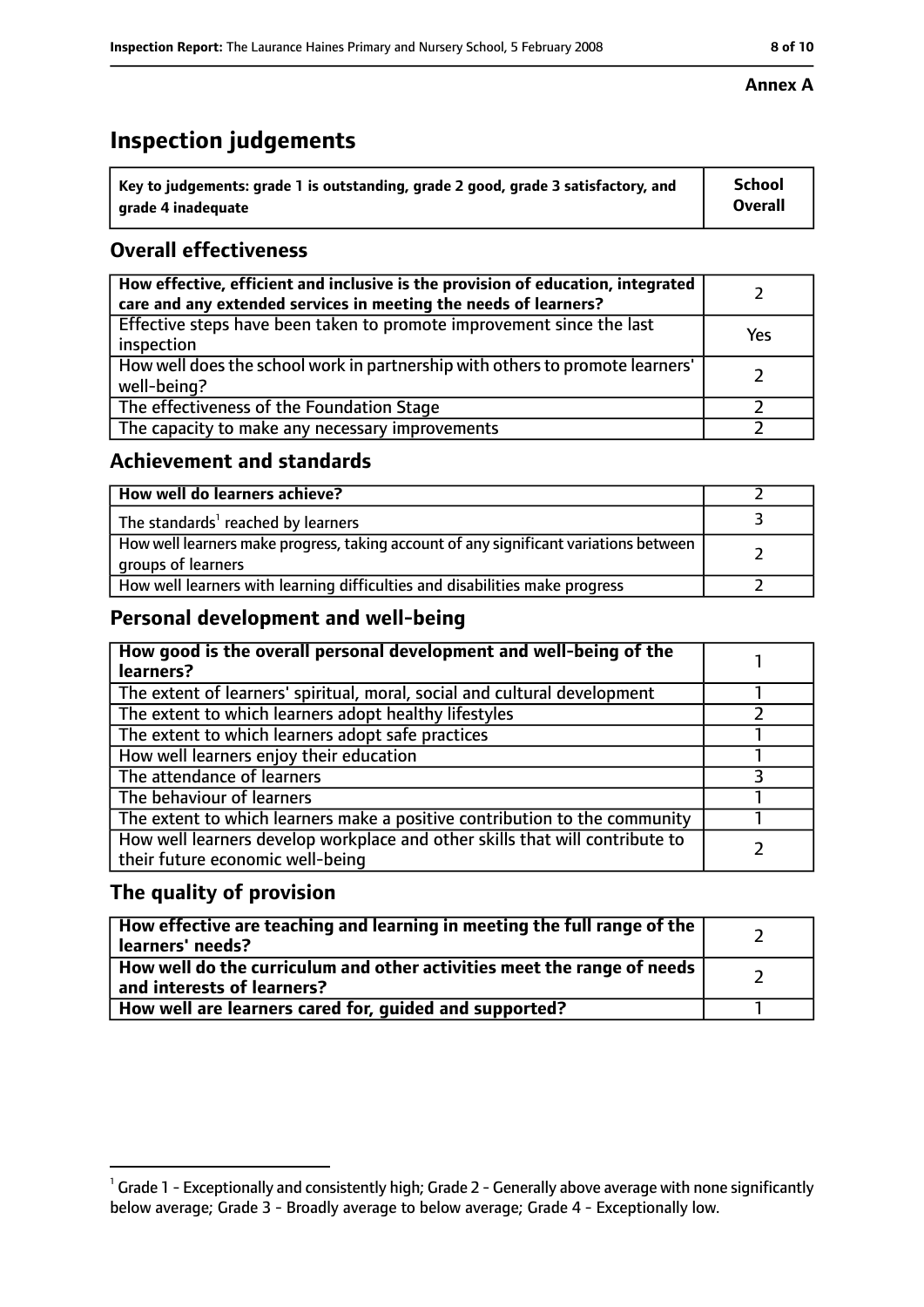# **Leadership and management**

| How effective are leadership and management in raising achievement                                                                              |           |
|-------------------------------------------------------------------------------------------------------------------------------------------------|-----------|
| and supporting all learners?                                                                                                                    |           |
| How effectively leaders and managers at all levels set clear direction leading<br>to improvement and promote high quality of care and education |           |
|                                                                                                                                                 |           |
| How effectively leaders and managers use challenging targets to raise standards                                                                 |           |
| The effectiveness of the school's self-evaluation                                                                                               |           |
| How well equality of opportunity is promoted and discrimination tackled so                                                                      |           |
| that all learners achieve as well as they can                                                                                                   |           |
| How effectively and efficiently resources, including staff, are deployed to                                                                     |           |
| achieve value for money                                                                                                                         |           |
| The extent to which governors and other supervisory boards discharge their                                                                      |           |
| responsibilities                                                                                                                                |           |
| Do procedures for safequarding learners meet current government                                                                                 |           |
| requirements?                                                                                                                                   | Yes       |
| Does this school require special measures?                                                                                                      | <b>No</b> |
| Does this school require a notice to improve?                                                                                                   | No        |